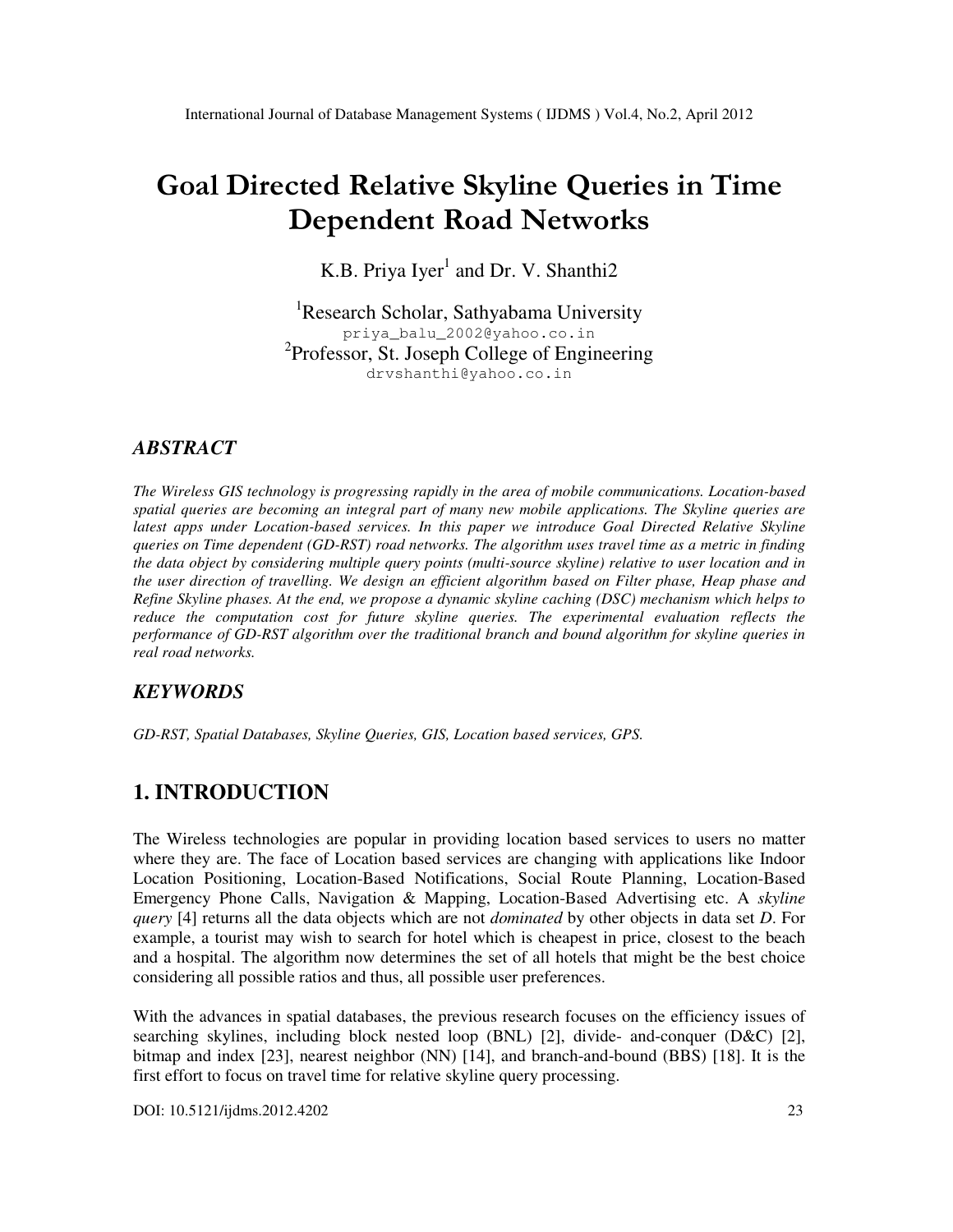To sum up we make the following contributions:

- 1. Finds the GD-RST by taking travel time as metric.
- 2. Techniques for reducing the search space and avoid repeated access of data points while finding out relative multi-source nearest neighbor skyline.
- 3. Designing efficient algorithm in three phases namely Filter, Heap and Refine Skyline phases.
- 4. Developing cache-centered algorithm to reduce the computation cost of future spatial queries.

The reminder of this paper is organized as follows. In section 2, we review the related work on skyline queries. In section 3, we formally defined GD-RST query in Road Networks. In section 4, we introduce algorithm for finding the data points by considering travel time in road networks. Section 5 presents the results of our experimental evaluation of our proposed approaches with a variety of Spatial Network with large number of data and query objects. Finally section 6 concludes the paper with future research

# **2. RELATED WORK**

# **2.1 Single-source Skyline query in Euclidean space**

Skyline query processing has been studied extensively in recent years [4, 5, 25, 21, 17, 19, 24]. The *skyline* operator was first introduced into the database community by Borzsonyi et al. [2]. Borzsonyi et al. [2] propose the Block-Nested-Loops algorithm (BNL) and the Extended Dividedand-Conquer algorithm (DC). Both algorithms processes the entire object set for retrieving the skyline data. In [3], the Sort-Filter- Skyline algorithm (SFS) progressively report skyline points by pre-sorting the entire dataset according a preference function. Tan et al.[18] propose a bitmapbased method which transforms each object to bit vectors. Bitmaps can be very large for large values. This method cannot guarantee a good initial response time. Kossmann et al. [7] propose an online nearest neighbor skyline query processing method which can progressively report the skyline points in an order according to user's preference. The objects in the dominated subspace are pruned, and the objects in each non-determined subspace form a to-do list. To remedy this problem, Papadias et al. [14] propose an R-tree based algorithm, Brand and Bound Skyline (BBS), which retrieves skyline points by browsing the R-tree based on the best-first strategy. BBS only visits the intermediate nodes not dominated by any determined skyline points. This method has more efficient memory consumption than the method in [7]. Another study by Lin et al. [11] process a skyline point query against the most recent N elements in a data stream.

# **2.2 Skyline variants**

There are many variants of the traditional skyline query. Pei et al. [16] and Yuan et al. [22] proposed methods to compute skylines in all possible subspaces. Tao et al. [19] gave an efficient algorithm to calculate skylines in a specific subspace. Dellis and Seeger [4] proposed a reverse skyline query, which obtains those objects that have the query point as skyline, where each attribute is defined as the absolute difference from objects to query point along each dimension. In the context of uncertain databases, Pei et al. [15] proposed the probabilistic skyline over uncertain data, which returns a number of objects that are expected to be skylines with probability higher than a threshold. The most relevant problems to our work are the dynamic skyline [14],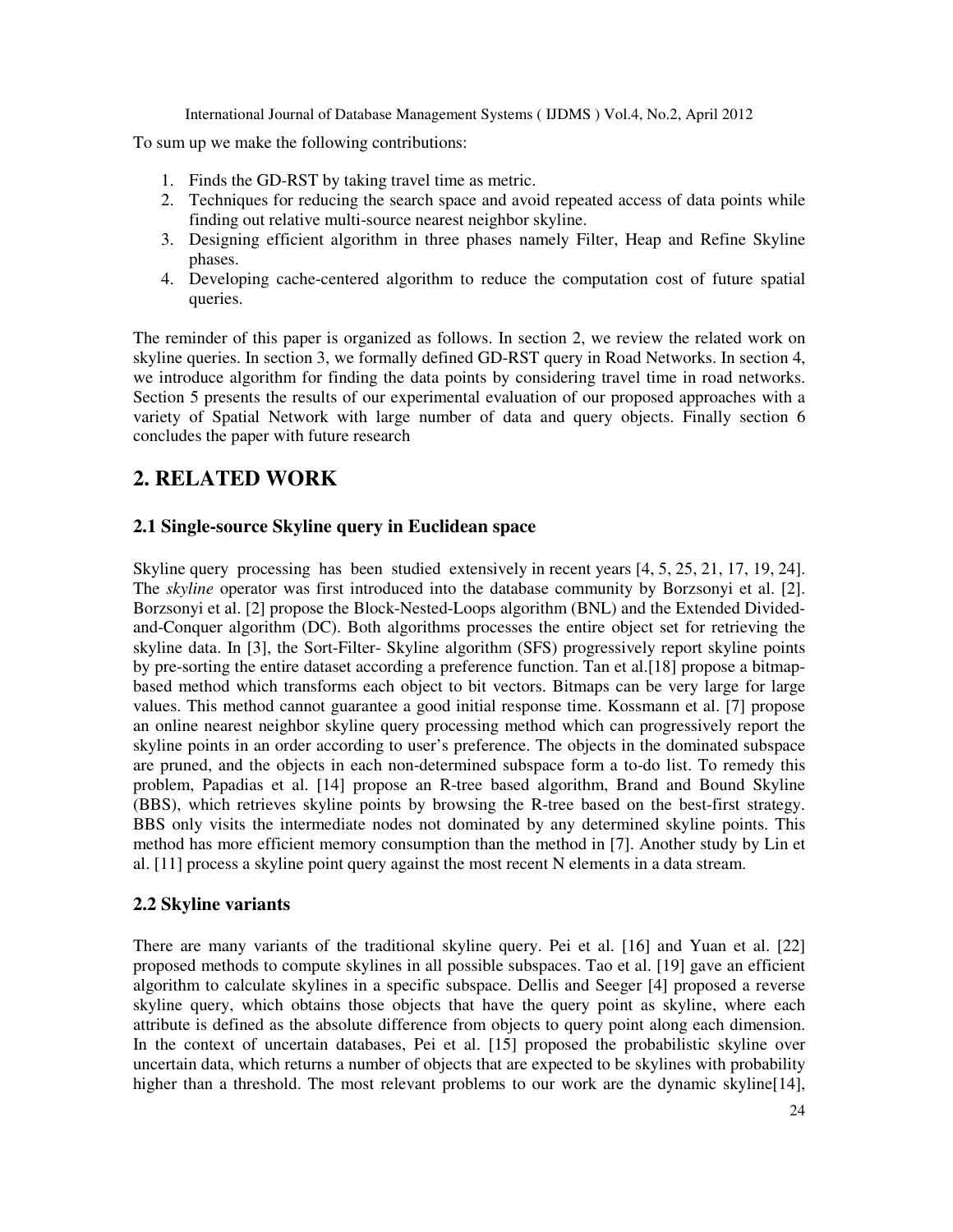spatial skyline [17], multi-source skyline on road networks [5], multi-preference path planning approach[9] and continuous probabilistic skyline queries over uncertain data streams[8]. Specifically, Papadias et al. [14] applies BBS algorithm to retrieve skyline points, where dynamic attributes of data objects are computed by a set of dimension functions. However, only Euclidean distance was considered for dimension functions. Similarly, the method proposed for multisource skyline on road networks [5] also utilizes geometric information of data objects during the pruning, which is thus limited to road network application.

In summary, previous studies on skyline variants are limited to either Euclidean space or metric space for a specific application. In contrast, our work focuses on the travel time as a metric for skyline search which play a vital role in road networks. It also helps future queries computation time by caching technique.

# **3. SYSTEM MODEL**

In this section, we describe the road network and system model; define the GD-RST query search in spatial networks. We assume a spatial network [California Road Network], containing set of static data objects as well as query objects searching their skyline objects. We assume all road maps and traffic data are maintained by cloud server.

# **3.1 Road Network**

We model the underlying road network as a weighted undirected graph  $G = (V,E)$  where E is an Edge set of road segments in the road network, V is the Vertex set of intersection points of the road segment and each edge is given travel time of its corresponding road segment as weights.



Figure 1. GD-RST Architecture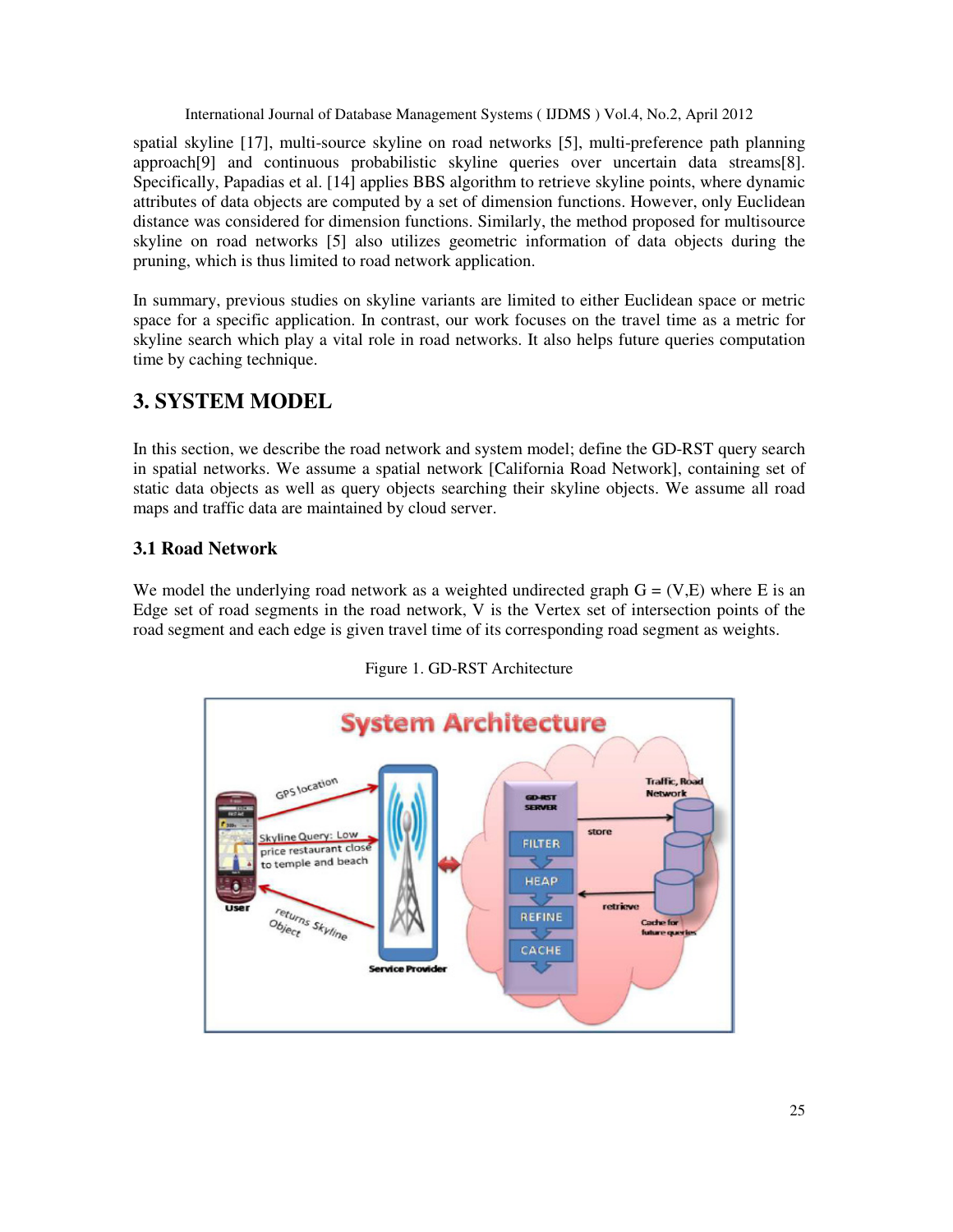In this model (Figure 1), we consider our system with a mobile environment in which mobile user is able to communicate with the service provider through wireless communication infrastructure e.g.: Wi-Fi.

# **3.2 Definition**

A GD-RST query is a Goal Directed Relative Skyline queries on Time dependent (GD-RST) road networks where data objects are returned in the user way of travel relative to their location. The GD-RST query is useful in following situations:

*Example1 : ( Query O1)* if a user wants to find a serviced apartment close to a hospital and a restaurant. From the Fig: 1, the algorithm returns serviced apartment (A3) object which is close to hospital (H4) and restaurant (R1) based on the travel time.

*Example2 :( Query Q2)* if a tourist wants to find a low price restaurant nearer to a temple and close to a beach. From the Fig: 1, the algorithm returns restaurant (R1) object which is nearer to temple (T3) and close to beach (B1) based on the travel time.

# **4. ALGORITHM**

### **4.1 Pre-computation**

As a pre-computation, the road network is partitioned into grids (Figure 2) to reduce the search space in finding out the nearest neighbor vertex of the user location. We apply a road network clustering approach to efficiently compute the nearest vertex of the query origin and reduce the search space by considering only nodes in user direction of travel.



Figure2. Grid partition – Road Network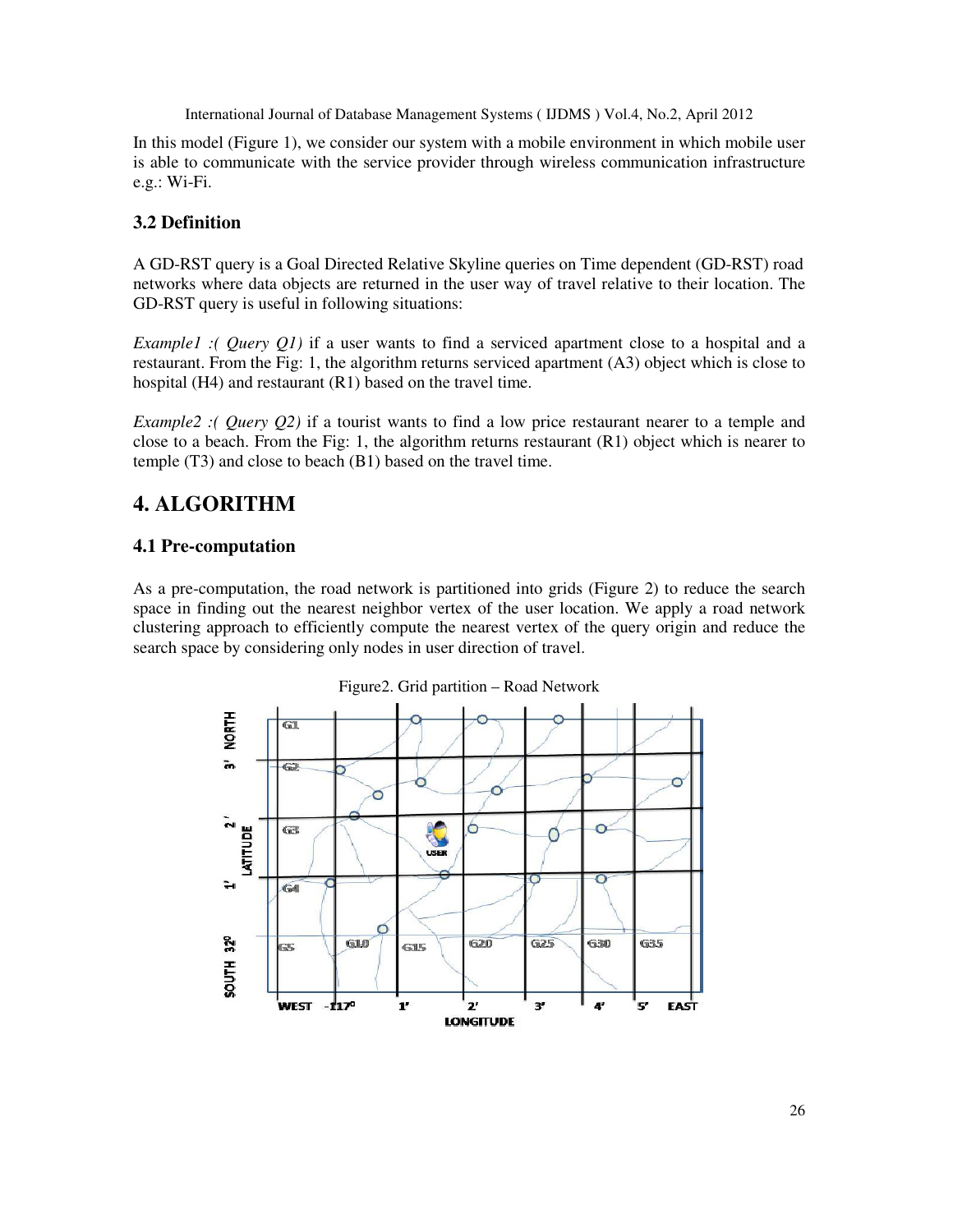The algorithm first finds the nearest vertex of the query origin. The user location is given by GPS / Wi-Fi. The NEARESTNEIGHBOR NODE function gives the nearest neighboring road node "u" of the user. The road network "R" is divided into G1, G2, G3….Gn grids by taking Latitude, Longitude as grid size. This is done by the function MapGrid. It maps each node in road to a grid. The advantage in partitioning is reducing the search space and increasing the computation speed. Harvesian Formula is used in finding the distance between two locations. The nodes within grid Gj are sorted in descending order of their distances from user location "u" where the top most nodes gives the nearest neighbour of "u".

The algorithm consists of Filter, Heap and Skyline-refine phases. During the Filter phase (refer Figure 3), instead of searching the entire database for list of restaurants, user preferred restaurants that are budgetary within user acceptable range are applied. The resultant candidate set is input to the Heap phase. During Heap phase, a certain degree of aggregation is required for factors such as hotel rating, travel time, total price etc. During this phase, the network is expanded which explores the graph based on travel time to identify other query point nearest neighbor nodes. At the end, for all list of candidate sets, Skyline-refine phase is applied to liter out dominated objects that cannot be in the query answer. At this phase, a caching method is applied which stores the query result for future queries.

From the nearest node, all adjacent nodes are traversed to find the list of first user preferred query point. While searching the query points, the query filters out the unwanted data points that are out of range of user preferences (Filter phase). The algorithm proceeds by applying the other query preferences on the list of candidate data objects (Heap phase). All the candidate objects are refined by considering the minimum travel time and other factors (Skyline-Refine phase). At the end, the algorithm returns the goal directed skyline object relative to user location.



Figure 3. Road Network : GD-RST Query

(in above Figure3:  $R1, R2, R3$  – restaurants,  $H1, H2, H3$  – hospitals,  $T1, T2, T3$  – temples,  $B1, B2, B3$  – beach).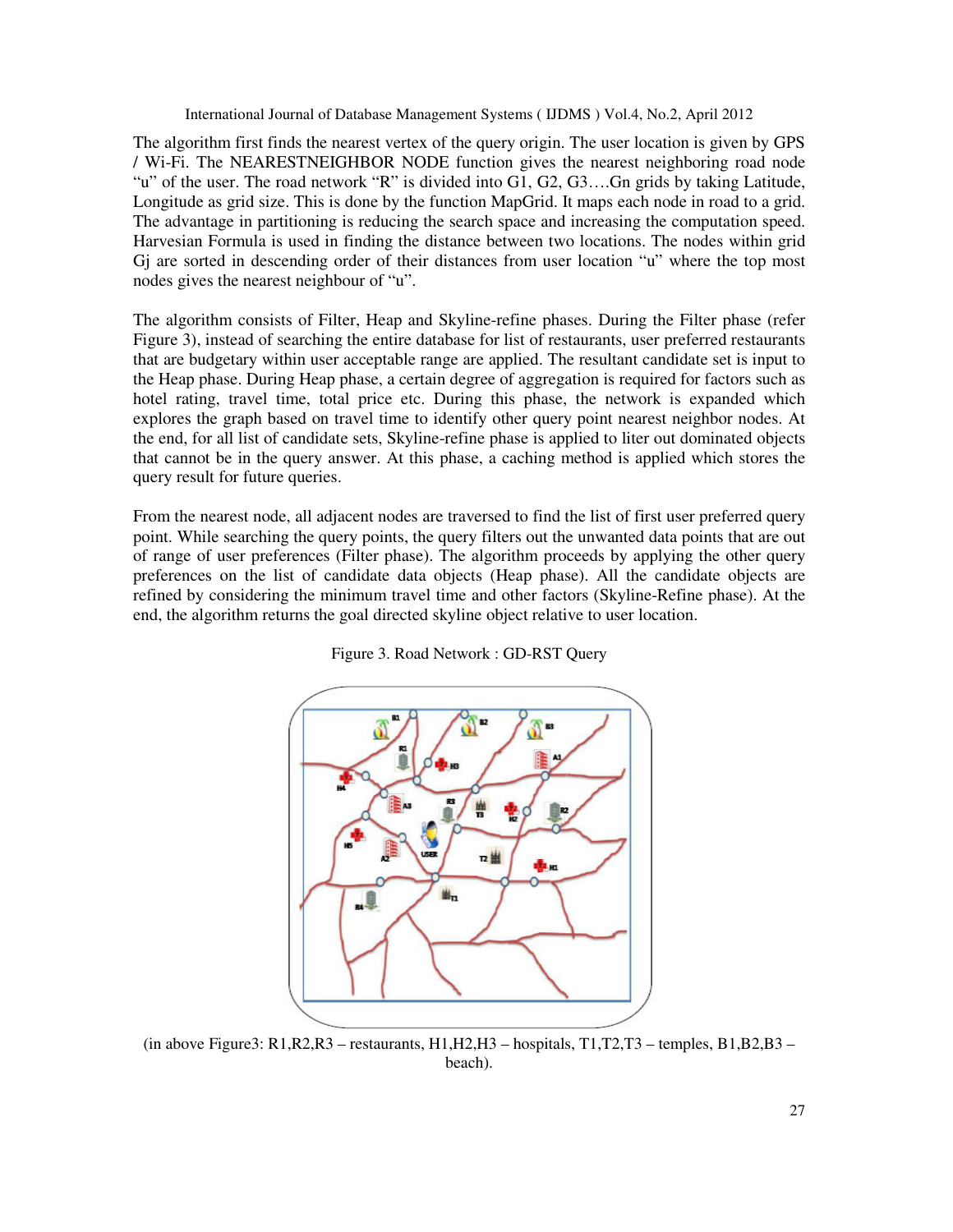#### $4.2$ Algorithm

### **Algorithm 1: GD-RST**

GD-RST (uloc,pref[],A[])

/\* upos: query origin (latitude, ongitude), pref[], an array consisting of user query preferences Q1,Q2,..Qn and A[], an array of their corresponding attributes a1,a2,..an \*/

```
1. Find the nearest vertex for the query origin uloc
```

```
u \leftarrow NearestNeighborNode(uloc)
```

```
2. C[i] = \{0\} /*set the initial candidate objects as zero */
```

```
3. C[i] \leftarrow Generate(Q1) /* retrieves the list of initial candidate set for the query point Q1*/
```
- 4. Heapset[i]  $\leftarrow$  addQPtoheap(C[])
- 5. if (checkskyline(Heapset[])) then
- Dispskylineobject() 6.

/\* display skyline object \*/

- $7.$ Cacheskyline(C[], Heapset[])
- $8.$  $/*$  store for future queries\*/
- 9. end if

Each time a query is received, the dynamic skyline cache (DSC) stores the query point. If the cache is exceeded in size, the least frequently used (LFU) query is evicted. This is done by incrementing a counter to each skyline w.r.t query point and also considering the traffic update. The cache page will also be replaced when there is a drastic change in traffic.

### **4.3 Optimization**

Optimization is achieved by computing the travel times to selected hotels which have the potential to participate in the final query answer instead of all hotels. For example*, (Query Q3):*  Retrieve all low cost hospitals nearby restaurant and a temple. The optimization is as shown in Figure(4) and Figure(5)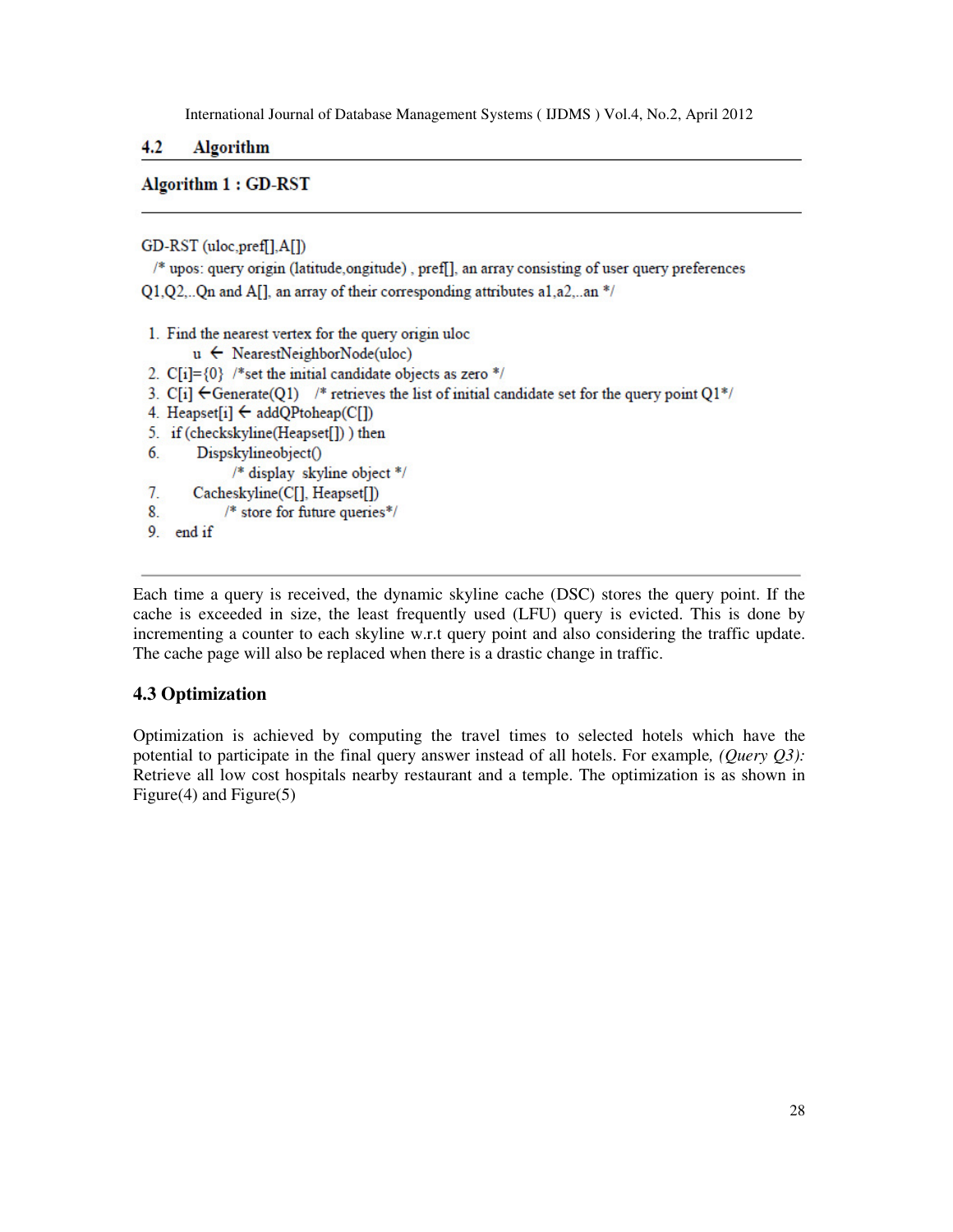| SNO.           | POI ID         | <b>LATITUDE</b> | <b>LONGITUDE</b> | <b>CATEGORY</b> |
|----------------|----------------|-----------------|------------------|-----------------|
| 1              | H1             | 32.69139        | $-117.28611$     | LOW COST        |
| $\overline{ }$ | H <sub>2</sub> | 33.10917        | -117.325         | <b>HIGH</b>     |
| 3              | н3             | 34 05333        | $-118.18806$     | <b>MEDIUM</b>   |
| 4              | <b>H4</b>      | 33 72833        | $-118.42667$     | LOW COST        |
| 5              | <b>H5</b>      | 34.17167        | -118.96889       | <b>MEDIUM</b>   |
| 6              | <b>H6</b>      | 37.05528        | $-118.61167$     | LOWCOST         |
| $\overline{I}$ | HZ             | 33.15833        | $-118.33667$     | <b>HIGH</b>     |
| 8              | <b>H8</b>      | 36.18222        | $-118.40833$     | <b>MEDIUM</b>   |
| 9              | <b>H9</b>      | 34.15472        | $-117.85944$     | <b>LOWCOST</b>  |
| 10             | <b>H10</b>     | 33.78           | -117.76056       | <b>HIGH</b>     |

Figure 4. Query Q3 before Optimization

Figure 5. Query Q3 after Optimization

| SNO.           | POL ID    | <b>LATITUDE</b> | <b>LONGITUDE</b> | <b>CATEGORY</b> |
|----------------|-----------|-----------------|------------------|-----------------|
| 1              | H1        | 32.69139        | $-117.28611$     | LOW COST        |
| $\overline{2}$ | <b>H4</b> | 33.72833        | $-118.42667$     | LOW COST        |
| 3              | Н6        | 37.05528        | $-118.61167$     | <b>LOWCOST</b>  |
| 4              | <b>H9</b> | 34.15472        | $-117.85944$     | <b>LOWCOST</b>  |

From the above, *Query Q3* before and after optimization is compared. This approach would enhance the query processing by avoiding redundant extensive computations. Aggregations for secondary query points are done before applying skyline retrieval. This helps in further reduction of query computation.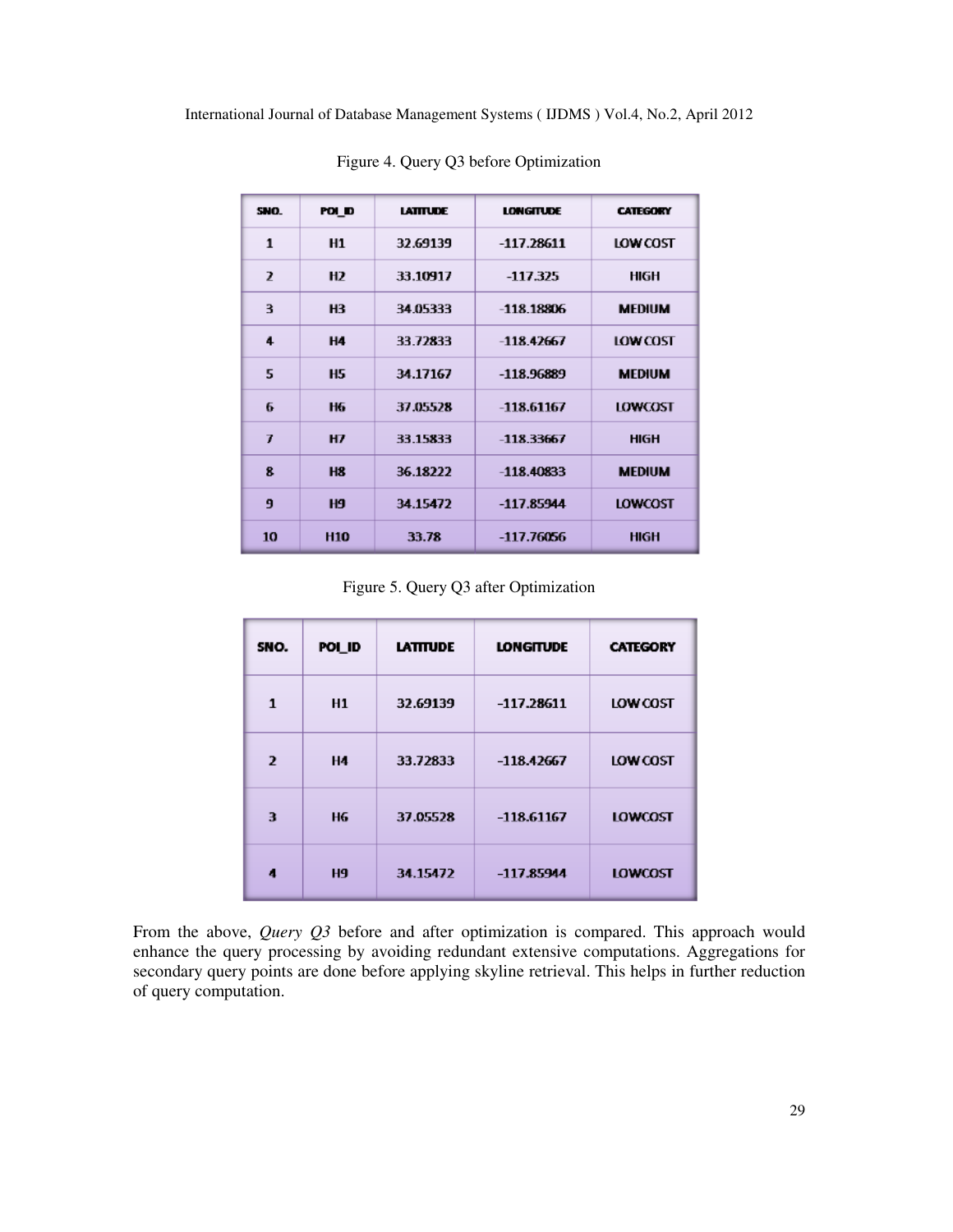# **5. EXPERIMENTAL EVALUATION**

### **5.1 Experimental Setup**

We conducted experiments on California road network which contains 21,050 nodes and 21693 edges. The algorithm is implemented in Java and tested on Windows Platform with Intel Core 2 CPU and 80GB memory. The main metric we adopt is CPU time that reflects how much time the algorithm takes in processing a skyline query. The input map is extracted from Tiger/Line files that are publicly available [23].

### **5.2 Results**



### **5.2.1 Impact of I/O on set of Query Points**

With this experiment in Fig 6(a), we show the impact of I/O on set of query points with GD-RST and Branch and bound Skyline (BSS) algorithms.

### **5.2.2 Impact of CPU time on set of Query Points**

Fig 6(b), we show the impact of CPU () on set of query points with GD-RST and BSS algorithms. Here total execution time of all query phases except pre-computation is taken for GD-RST and BBS algorithm is distance based skyline query processing. In both the comparison (fig 6(a) and 6(b)), the GD-RST algorithm has high performance than the traditional BSS algorithm. It has low I/O cost and less CPU time than its counterpart BSS.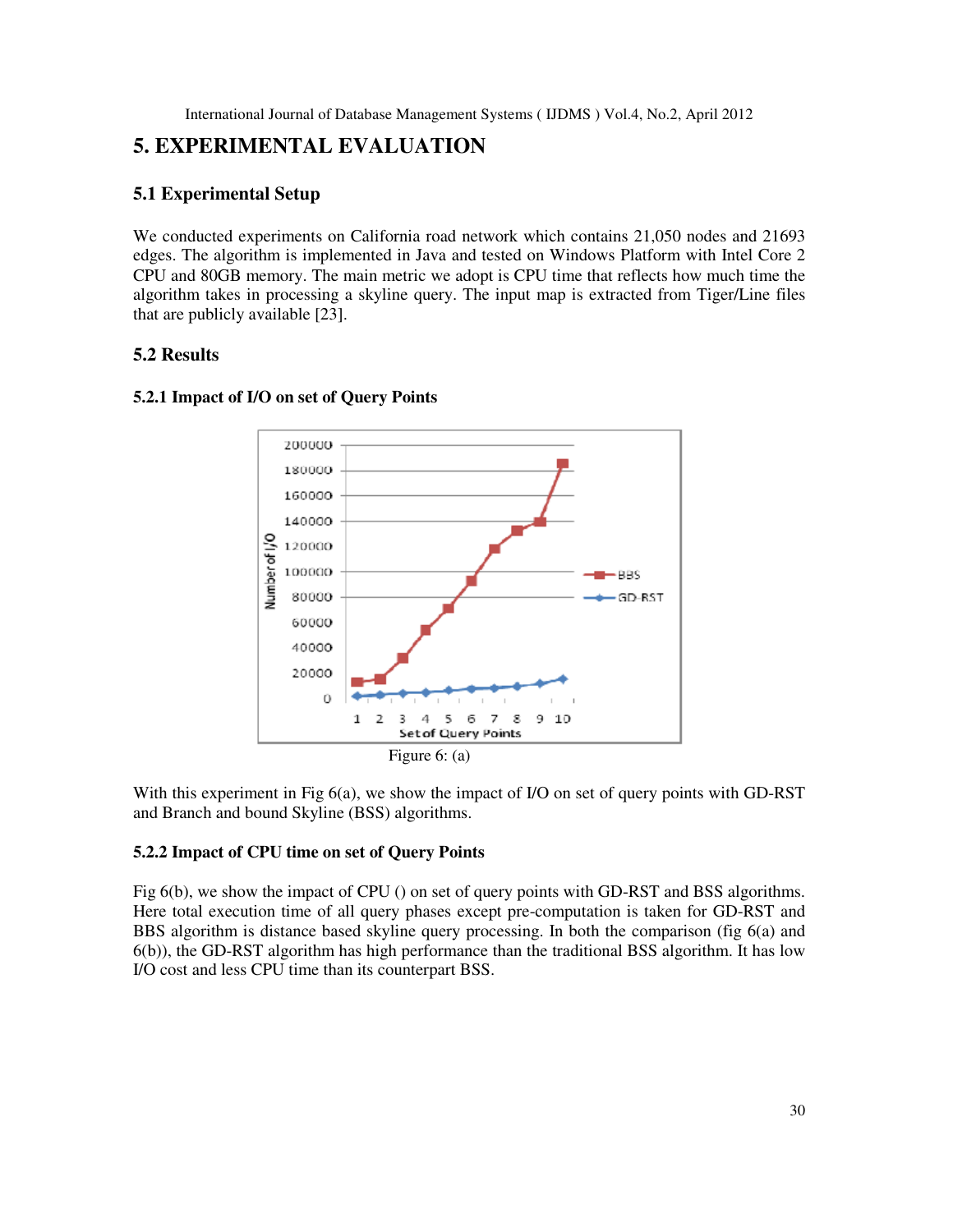

International Journal of Database Management Systems ( IJDMS ) Vol.4, No.2, April 2012

Figure 6: (b)





Figure 6: (c)

Fig 6(c), we show the impact of grid partitioning the road network to find nearest neighbor. Here C1,C108,C4,C61 are clusters that define the latitude, longitude boundary of an area. The impact of clustering with nodes in each of four cluster is depicted in figure 6(c).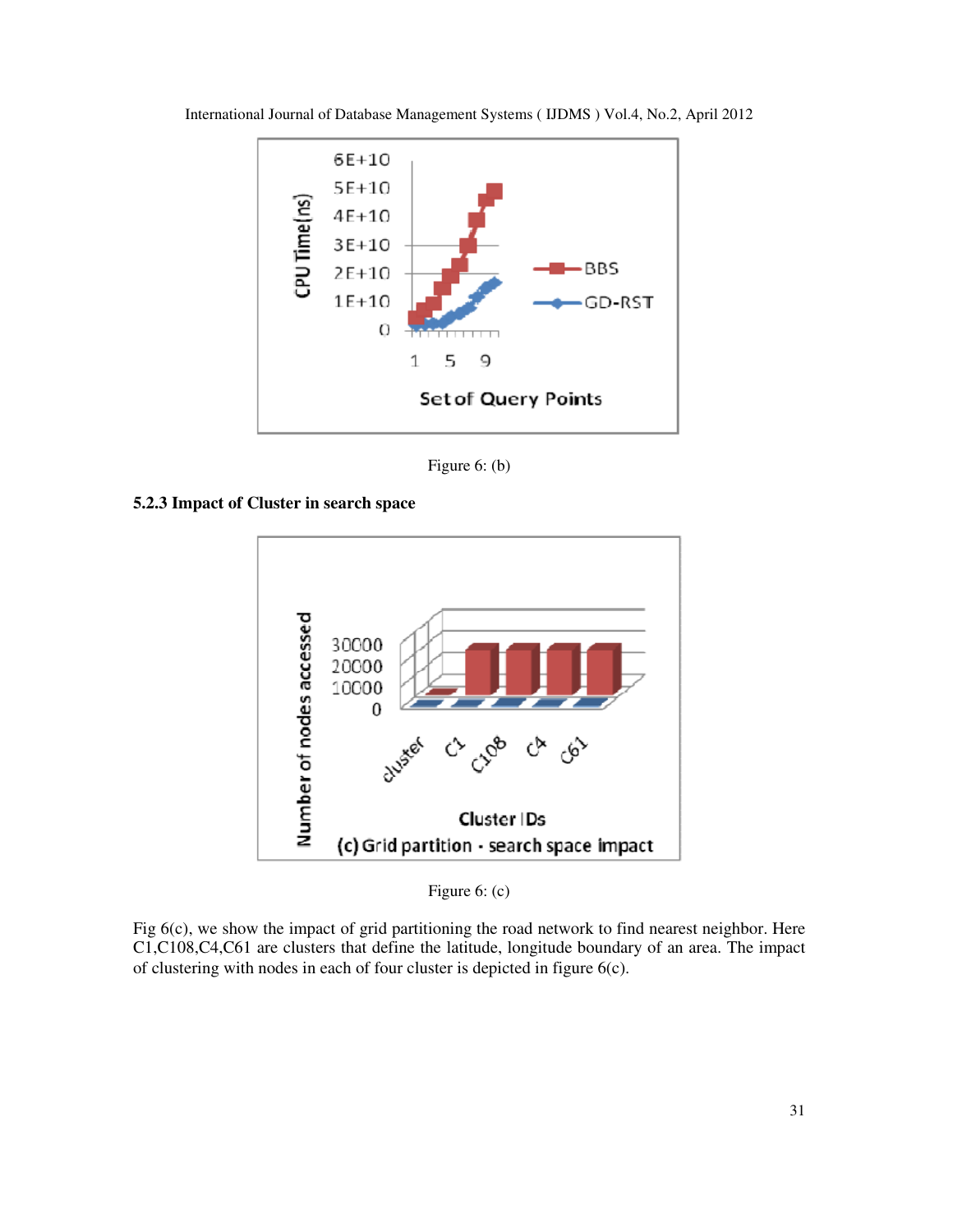



Figure 6: (d)

Fig 6(d), we show the impact of cache technique in computing future queries. Here Q1,Q2 are queries defined in section 3.2. The figure shows for processing future queries (i,e if same query is asked by same user/another user at any point of time and if query is in cache then the result of the query is taken from cache instead of computing it again. The CPU time reduction in using Dynamic Cache technique is shown here.

### **5.2.5 Impact of query optimization on dominant objects**



Fig 6(e), we show the impact of query optimization in object retrieval from database.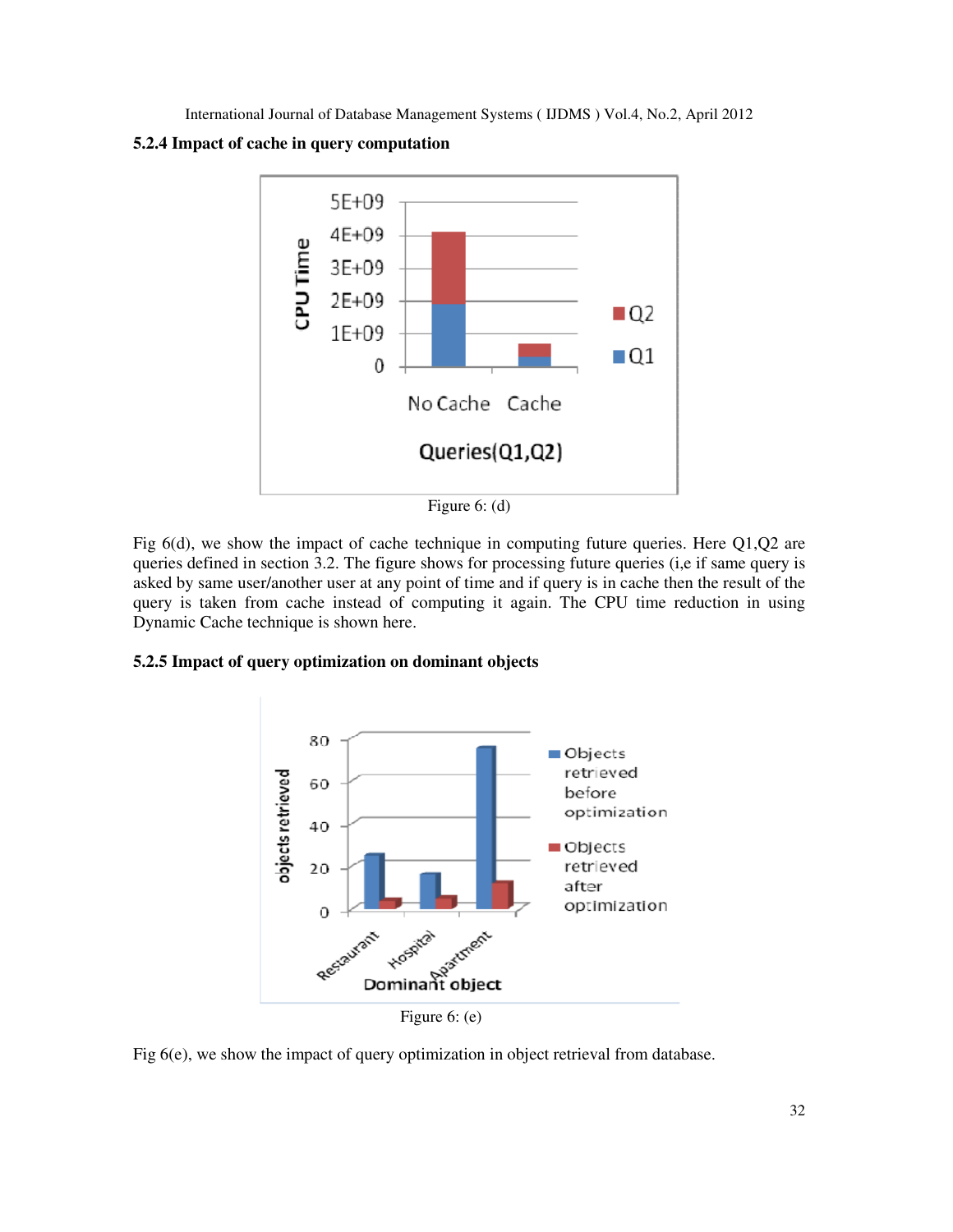# **6. CONCLUSION**

In this paper, we propose a Goal Directed Relative Skyline queries on travel time dependent (GD-RST) road networks. This algorithm efficiently searches and computes the nearest data object to query origin and in the user direction of traveling. The algorithm also caches the skylines to reduce the computation cost for future queries.

Additional future works includes skyline query for moving objects, different types of transportation mode, road types.

### **REFERENCES**

- [1] Baihua Zheng, K.C.K. Lee, and Wang-Chien Lee, "Location-Dependent Skyline Query," in 9th International Conference on Mobile Data Managemen, Beijing, 2008, pp. 148-155.
- [2] S. Borzsonyi, D. Kossmann, and K. Stoker. The skyline operator.ICDE, 2001.
- [3] J. Chomicki, P. Godfrey, J. Gryz, and D. Liang. Skyline with processing. ICDE, 2003.
- [4] E. Dellis and B. Seeger. Efficient computation of reverse skyline queries. In Proc.
- [5] K. Deng, X. Zhou, and H. T. Shen. Multi-source skyline query processing in road networks. In Proc. 23th Int. Conf.on Data Engineering, pages 796–805, 2007.
- [6] Ke Deng, Xiaofang Zhou, and Heng Tao Shen, "Multi-source skyline query processing in road networks," in IEEE 23rd International Conference on Data Engineering, Istanbul, 2007, pp. 796 – 805.
- [7] D. Kossmann, F. Ranmsak, and S. Rost. Shooting stars in the sky: An online algorithm for skyline queries.VLDB, 2002.
- [8] Hui Zhu Su, En Tzu Wang and Arbee L. P. Chen. Continuous probabilistic skyline queries over uncertain data streams. Database and Expert Systems Applications, 2011 Springer.
- [9] Kriegel, H.-P.; Renz, M.; Schubert, M. Route skyline queries: A multi-preference path planning approach.in IEEE 26th International Conference on Data Engineering (ICDE),2010.
- [10] R. Kung, E. Hanson, Y. Ioannidis, T. Sellis, L. Shapiro, and M. Stonebraker. Heuristic search in data base system. Proc.1st International Workshop on Expert Database Systems, 1986.
- [11] X. Lin, Y. Yuan, W. Wang, and H. Lu. Stabbing the sky: Efficient skyline computation over sliding windows. ICDE, 2005.
- [12] Mehdi Sharifzadeh, Cyrus Shahabi, and Leyla Kazemi, "Processing spatial skyline queries in both vector spaces and spatial network databases," ACM Transactions on Database Systems, vol. 34, no. 3,pp. 1-43, August 2009.
- [13] D. Papadias, Q. Shen, Y. Tao, and K. Mouratids. Group nearest neighbor queries. ICDE, 2004.
- [14] D. Papadias, Y. Tao, G. Fu, and B. Seeger. Progressive skyline computation in database systems. ACM Trans.Database Syst., 30(1):41–82, 2005.